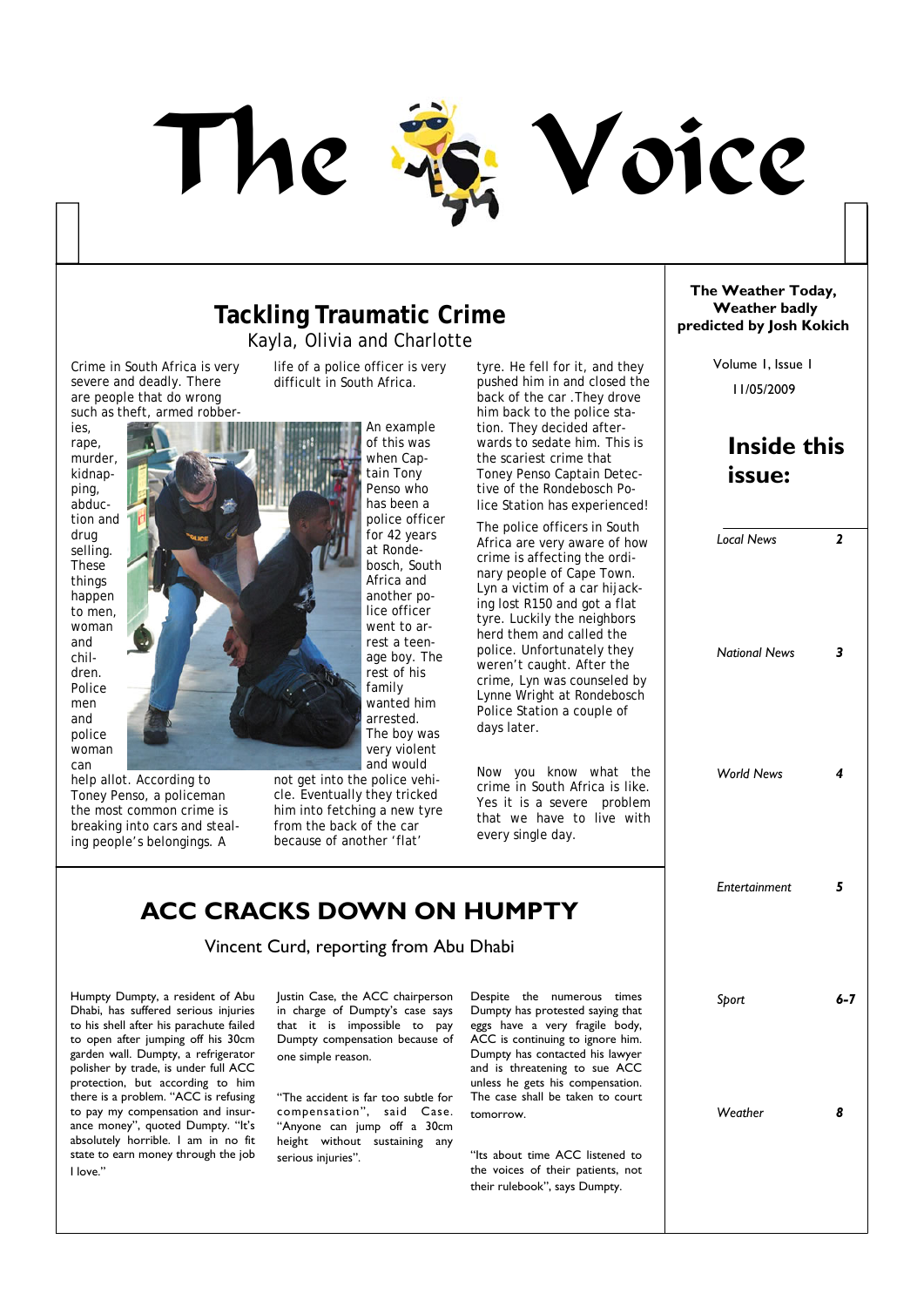

### **Class Outraged At Courts Being Changed**  Sean Eustace

Early last week the four-square courts around Cobham Intermediate School were repainted. The courts are a very common attraction for students at lunchtime and last year they even had a foursquare tournament, but unfortunately the numbers on the courts outside rooms 18, 19 and 20 were changed, eg: the old number four is now number two.

The public of room 19 are outraged. 'I'm annoyed that they changed them (the numbers) around because now I'm confused' said Ribu Dhakal. 'It's so annoying!' Kyran Gray said.

The courts have now been repainted all around the school but the residents of room 19 are still annoyed. 'I just hope that next time they'll ask us first' Kyran Gray told the reporter.

There is nothing that can be done about it now, but room 19 hopes that next time they will be asked first. They also hope that other classes or individuals are not afraid to voice their problems.



## *Page 2* **Local**

### **Leftie Luck?**

#### Mitch Tapp

In America five of the last presidents have been left-handed. All have been persuasive speakers and comfortable in front of an audience and this poses the question is it the same in Cobham Intermediate School?

To answer this question a survey was conducted. The first 17 lefties found were asked if they saw public speaking as a strength of theirs. From this it was discovered that half of the people see speaking in front of an audience as a strength while the other half saw it as a weakness so it looks like Cobham Intermediate School is not like the presidents of the past and present so it looks like just another coincidence.

From this test we also discovered that out of 17 people there were only 2 left-handed girls. This proves that Cobham Intermediate School, like most of the world, has more left handed boys than left-handed girls. Scientists suggest that this is because left-handedness could be related to testosterone.

Scientists have also discovered that animals favour one limb over another to get jobs done. Everything from cats to koalas around the world have been discovered displaying favouritism of one paw. This has prompted the idea to explore the differences between animals and humans with the causes of left-handedness. One particular test is to see if genders have any impact on the amount of left-handed animals and also which has the bigger percentage of lefties.

So every day new theories are being formed as to the definite answer of how left-handedness is caused.

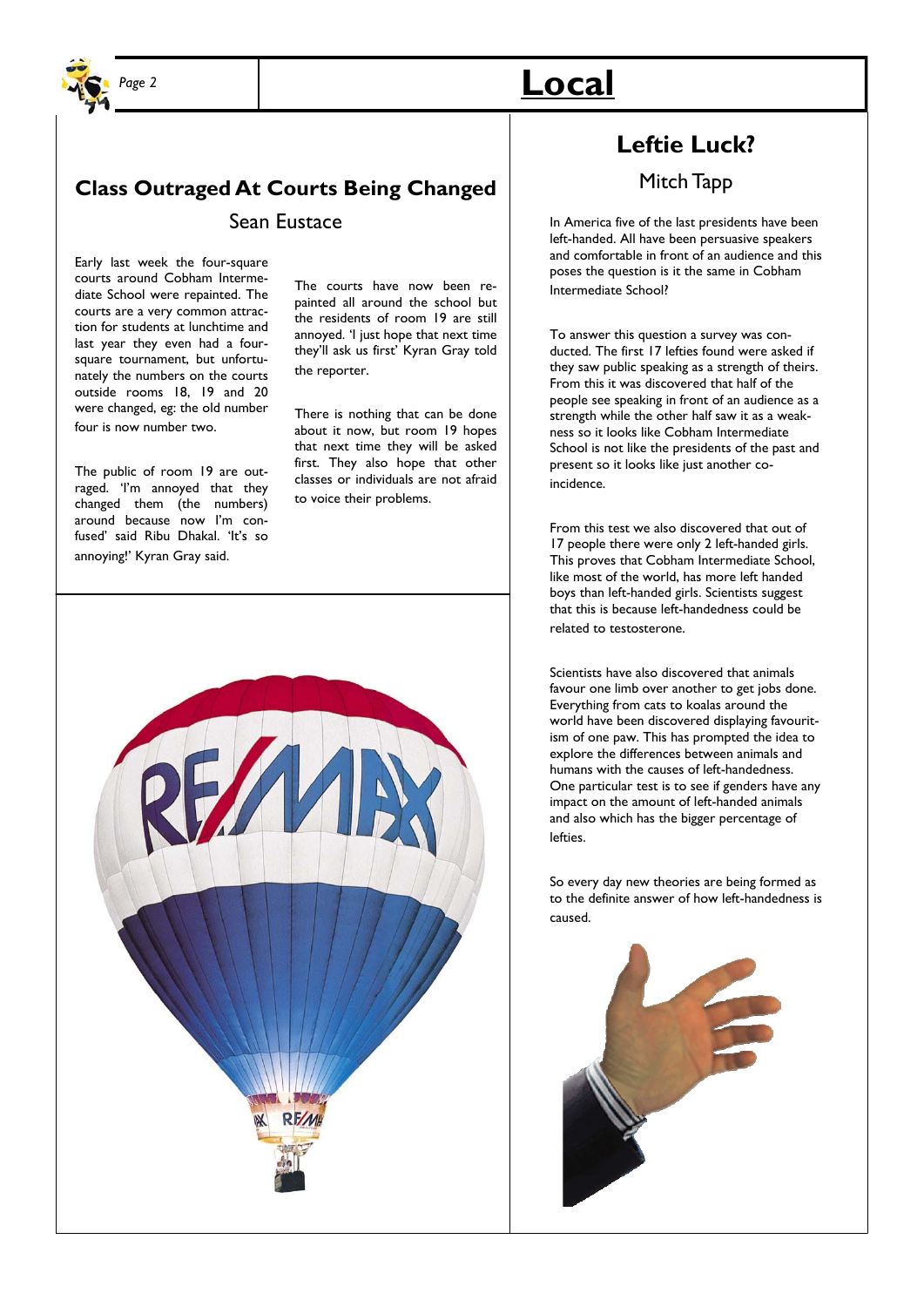# **National** *Page 3*



**David Bain Case** 

David Cullen Bain was convicted in May 1995 of murder of the rest of his family on 20 June the previous year. He appealed for a retrial and he got one on May 10 2007 after repeated attempts that were ignored.

In 2006, the Privy Council agreed to hear Bain's appeal against the verdict of the Court of Appeal, and this hearing took place over five days in March 2007. On Thursday, May 10, 2007 the Privy Council quashed David Bain's murder convictions, concluding that "a substantial miscarriage of justice has actually occurred." They recommended a retrial, which the Solicitor-General of New Zealand later confirmed would take place.

The emergence of much new evidence after the trial led to the later appeals and the eventual overturn of Bain's convictions, pending a retrial. Nine of the most important items were reviewed in the Privy Council

findings:

The jury did not know that Robin (the father) was "quite seriously disturbed", had reportedly hit a student at the school where he was principal, and had published brutal and sadistic children's stories in the school's

newsletter, one of which involved the serial murder of members of a family.

Laniet had apparently told a friend just before the killings that she was planning to confront her parents that weekend about an incestuous relationship between her and her father Robin, but the trial judge had ruled the friend's evidence inadmissible because he saw it as unreliable. The jury therefore never heard about this possible motive for Robin. (The exclusion of this evidence was the principal question in the first appeal.) Since then, two other people had come forward stating that Laniet had told them about the incest, and another two had given supporting statements.

Prints from a right sock impregnated with blood were detected using luminol in Margaret's room, going in and out of Laniet's room, and in the hallway outside Margaret's room. They all seemed to be James Blanchett

from the same foot, measured at 280 mm in length. These were in places where Robin would not have gone under the Crown's theory of events. It was accepted during the trial that the prints were David's, and the prosecutor summed up saying they were too big to be Robin's. The jury were not told Robin's feet were measured to be 270 mm in length. Later measurements showed David's feet to be 300 mm in length. According to the Privy Council report, the new evidence "throws real doubt" on the assumption during the trial that the prints could not have been Robin's.

The jury was told and later reminded by the judge that the computer was turned on at precisely 6:44 am, just after David had returned home. However the exact time was not precisely recorded. A computer advisor employed by the University of Otago determined the time that the computer was switched by identifying how long it had been going, and what the current time of day was.

However he was not wearing a watch himself and relied on the watch of an accompanying constable, DC A n d e r s o n . The constable's watch had no seconds hand and only five minute interval

divisions, and later upon examination appeared to be two minutes fast. During the Privy Council appeal both sides agreed that the computer could have been turned on as early as 6:39:49 am.

Someone was seen by a passing motorist entering the gate at 65 Every St at 6:45 am. The reliability of this time was left more doubtful than necessary in the minds of the jury, because they were not told that the police had checked the car's clock. Nor were they (or the defence) told of a second statement made by the motorist, in which she mentioned that she saw the yellow paper bag over his left shoulder. After retiring, the jury asked to read the motorist's statement, regarding when David arrived home; the judge then re-read her (first) statement.

The jury heard a statement from an optometrist that glasses found in David's room were David's, conflicting with David's testimony that they were his mother's. David was then cross-examined about this in a way that raised doubt over his credibility. The optometrist had in fact changed his mind shortly before testifying, and believed his statement had been changed to say they were the mother's, but this had not happened. The jury asked a question about this issue after retiring, and were reminded of the conflicting testimony by the judge. The Privy Council concluded that while the ownership of the glasses was not a vital matter in itself, the conflicting evidence may have detracted from David's credibility in the eyes of the jury.

The left-hand lens of these glasses was found in Stephen's room. During the trial, Detective Weir testified that it was found there in the open. This was more consistent with the Crown's case that it become dislodged during the struggle there than what is now accepted, that it was found under a skate boot under a jacket, and was covered in dust. This may have misled the jury.

David's fingerprints were found on the rifle, impressed there by bloody fingers. During the trial it was assumed that this was human blood. (Other blood on the rifle was definitely human.) A test of the fingerprint blood afterwards did not test positive for human DNA, and the prints may have resulted from possum or rabbit shooting months beforehand.

The jury was told that only the murderer could have heard Laniet gurgling. The second Court of Appeal heard some contradictory evidence and concluded it was not so clearcut. The third Court of Appeal decided that it was, but was criticised by the Privy Council for having stepped outside its reviewing role here.

The Privy Council ruled that the third Court of Appeal had exceeded its role as a reviewing body in deciding the implications of all this new evidence. The Council also addressed three points which the third Court of Appeal had relied on in confirming David's guilt:

David's knowledge of spare key to rifle, bloody rifle clearer around David's fingerprints and a spare magazine standing upright

They found that the implications of the first point were contentious, while the other two should have been decided by a jury instead of an appellate court. They felt they did not need to consider in detail several other contentious points that the third appeal court saw as pointing towards David's guilt, including blood on David's opera gloves, Stephen's blood being found on David's black shorts, the timing of the washing machine cycle, David's head injuries, and Robin's full bladder.

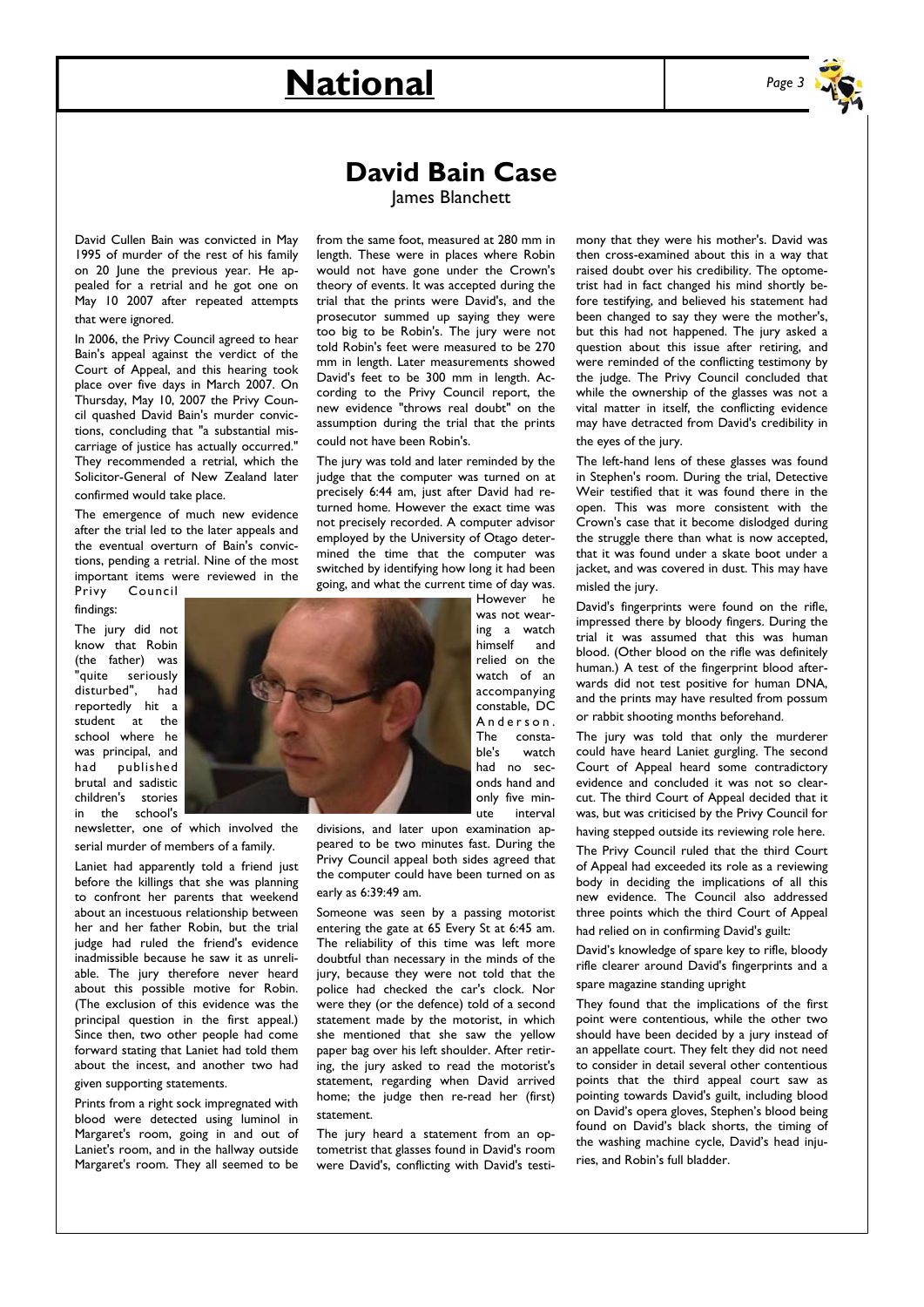

Can you imagine swimming with a shark? The Breede River, near Cape Town, had a major shock when a 4 metre long Zambezi

 Alice Johnson, who works with the SASC, said that the shark was first caught by the South African Shark Conservancy (SASC) on about the 22<sup>nd</sup> of January 2009. It is estimated to weigh 500 kilograms. A group of specialists are doing research to find out why it's so far south and if it stays in the river or if it goes out to sea. Zambezi sharks are normally found near to Mozambique which is a country north of South Africa. People are probably wondering why it was In the Breede River. Is it there because there is lots of food (like fish) and it's safe for the shark to have its young. There isn't a huge problem with the shark.

shark appeared out of nowhere.

A Zambezi Shark

## **Killer Shark in Breede River**  By Donna R, Emily R and Athe N

 It has been living in the Breede for a long time and there haven't been any attacks. Many people are worried about the shark attacking them, but we don't think it will harm anyone.

The South African Shark Conservancy says that Zambezi Sharks are fascinating because:

- The Zambezi shark is the largest of its kind
- The Zambezi Shark appeared to be pregnant
- The SASC suggests that the Breede River may be a nursery ground for the sharks
- The shark is named Nyami Nyami after the Zambezi river god
- Nyami Nyami is being tracked for 43 hours which is the longest time the species has ever been tracked
- 20 other sharks are estimated to be living in the Breede

The shark in the river near Cape Town has links to a story taking place in the north of South Africa. A teenage surfer was killed by what is believed to be a Zambezi shark at Second Beach, Port St John's on the Wild Coast. This is the second shark attack death at the beach this year and the third in the past two years. The surfer, who was believed to be about 16, was attacked shortly after

4pm and, although he was still conscious after being taken to shore, died on the beach after losing a lot of blood. The teenager was part of the Iliza Surfing Academy and was surfing with three other surfers. In January off-duty lifeguard Sikhanyiso Bangilizwe, 26, was killed by a 2.5m Zambezi shark and, although there is no evidence yet to say what shark killed him, people are saying that it could also be a Zambezi shark

But you don't need to worry. Humans are not sharks natural food and we should not hurt them. Sharks only attack people when they mistake them for seals. We hope that people have learnt some more about the Zambezi shark in the Breede River and decide to swim again in the joyful waters – but watch your back!



### **Classroom around the World**  Hayley Q.

At Trinity Christian Academy, the Upper School offers the wonderful opportunity for  $9-12^{th}$  graders to go to Europe for ten days during spring break. They go for educational reasons, and visit at least three countries. If they read about something in school, then they try to go visit that area. The group always goes to France, since the teacher who coordinates everything, Ms. Cox, is a French teacher. This year the cities and countries visited were Nice, France; Monaco; Florence, Pisa, Siena, San Gimignano, Assisi, and Rome in Italy, and they also visited Vatican City.

While interviewing Ms. Cox this week, she told me what it is like to organize an international trip for the high school students. The largest number of students they have ever taken is about 100 and the fewest is 22. "After 9-11, it changed, and people were nervous about traveling." Any student in  $9<sup>th</sup>$ -12<sup>th</sup> grade is eligible to go, and one adult sponsor goes for every six students. Three to four students stay in one hotel room.

Once they fly to Europe, they use trains, electric trains, tour buses, and walking to get around. One day, they figured out they had walked five to seven miles.

The TCA groups never visits the exact same places for several years so people can go all four

years of high school and have new experiences. Ms. Cox decides on the itinerary by picking the places that everyone asks about. For instance, on spring break 2009 everyone asked about London, so next year they're going to London. They visit museums, castles, statues, and local attractions. The favorite part of the trip for Ms. Cox is seeing the students' faces and how happy they are when they get to experience Europe for the first time.

Ms. Cox really enjoys the trip, and so do the students who get the opportunity to go on this exciting trip, and visit the beautiful places. They experience new cultures, different types of trans-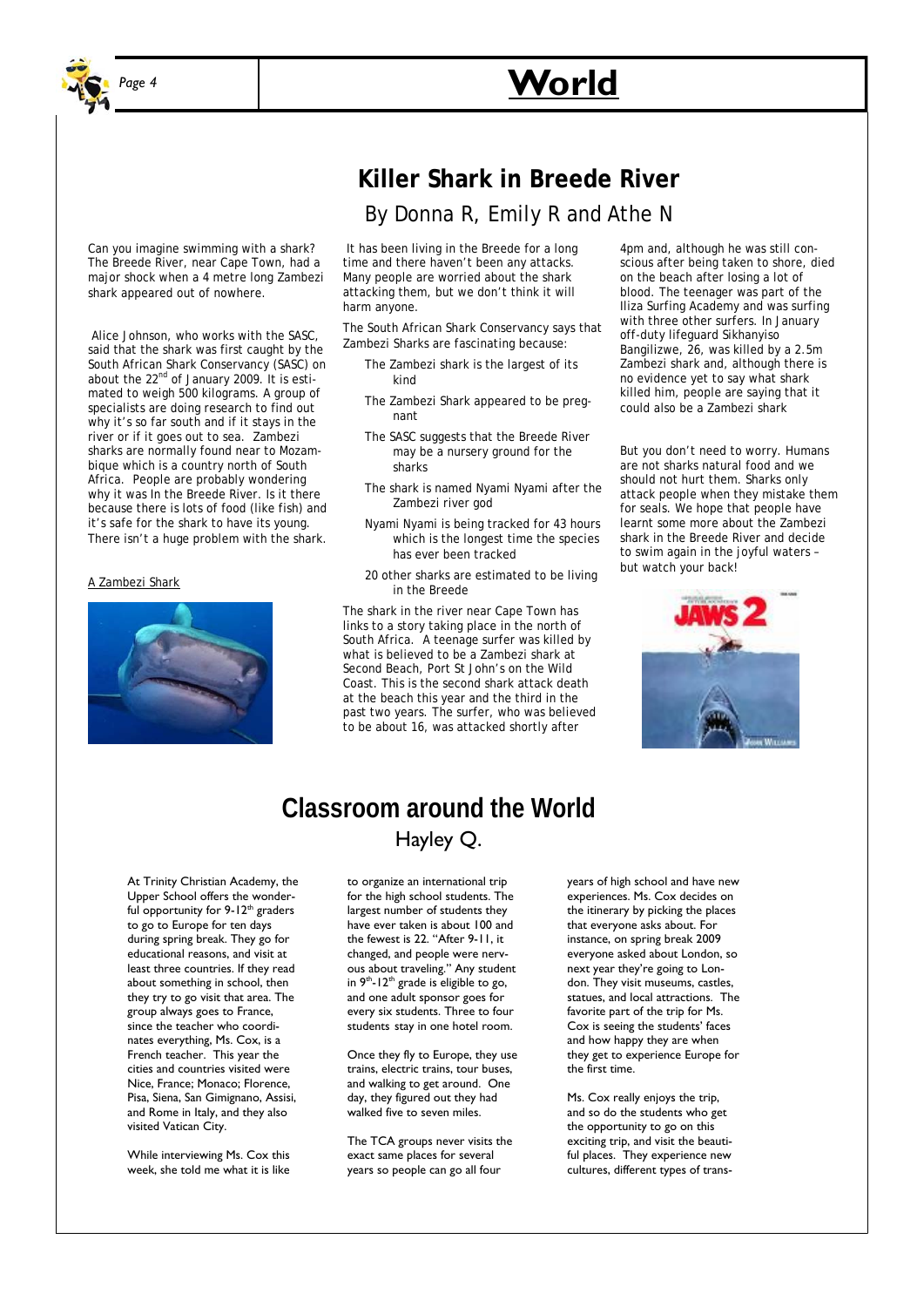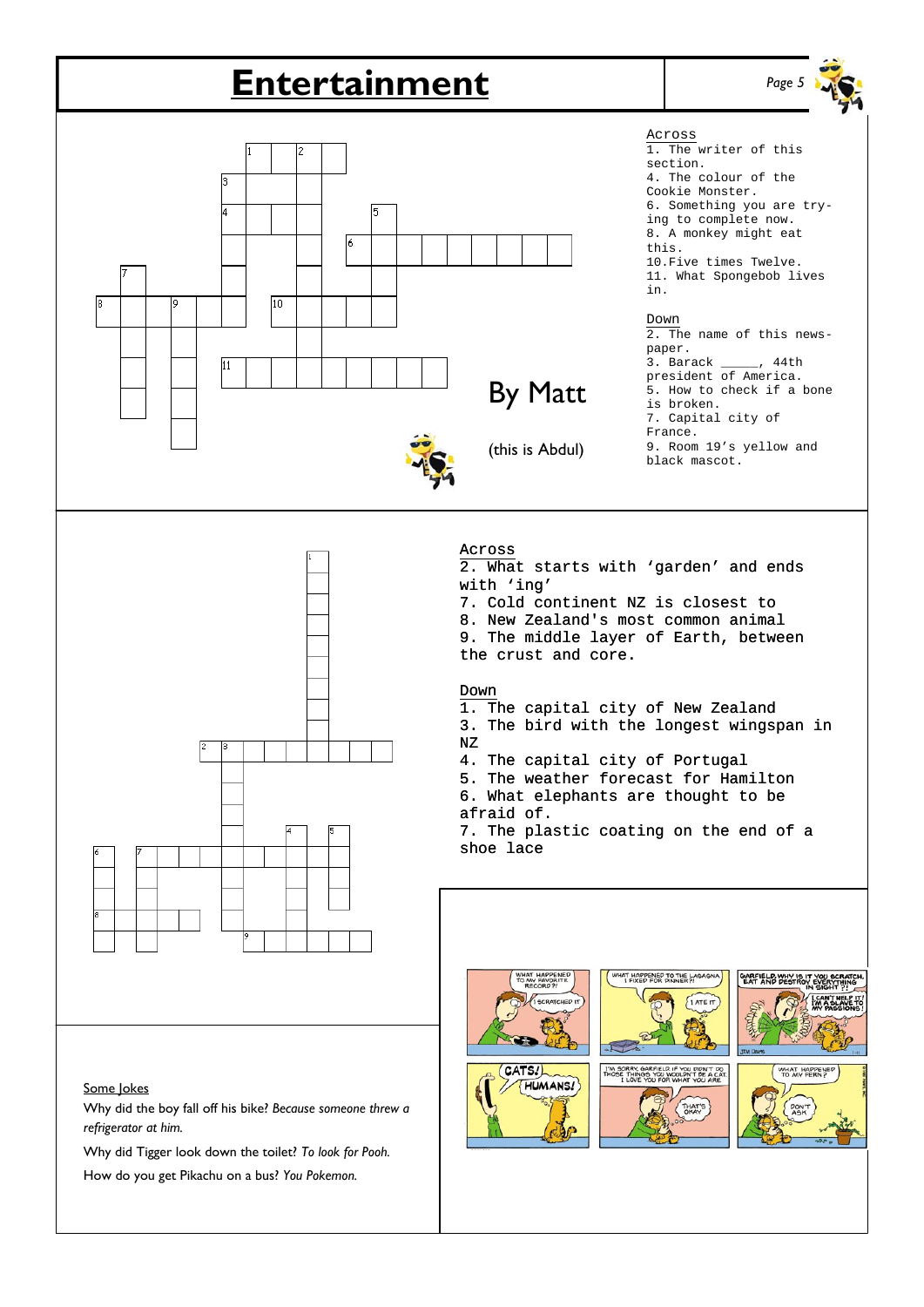

# **Sport**



## **Netballers lose the ball**

Sarah August

amount of teams as last year. "The only other option is to get parents to be the coaches "quoted Mrs Tudor, one of the schools coaches.

Many people will have to stay at school on Tuesday if they don't get in netball, so there is still the issue of having coaches here at school to do the netball as well, as it is one of Cobham's main sports.

With about 200 girls trialling this year, only about 50 girls are going to get in, so three

quarters of the girls who trialled are not going to be successful. This means many will have to turn to other sports that they do not enjoy or even know how to play.

Many are thinking Cobham should have about the same amount of teams as last year but with the economic crisis many want to hold onto their jobs and not lose their hours or money to helping out the school. So fewer girls will get in this year and possibly in future years.

### **BARCLAYS PREMIER LEAGUE**

Kogarah Boys School, Sydney

After 30 weeks in the premier league Manchester United are 1st and Liverpool are 2nd. Liverpool have won their past 2 matches against Manchester United and Aston Villa and Manchester United have lost there past 2 matches against Liverpool and Fulham and there is 1 point between Manchester United and Liverpool. The stand-out players for Liverpool are Fernando Torres and Steven Gerard. Manchester United's standout players are Cristiano Ronaldo and Wayne Rooney.

## **Brawn GP take fabulous one-two win**

Never since 1954 has a debut Formula 1 team finished onetwo. But yesterday the face of history changed. On the 29<sup>th</sup> of March 2009, in Melbourne, Australia the ING Australia F1 Grand Prix. There were 20 racers but only 1 winner.

Recently it was announced that Cobham Intermediate is almost halving the amount of netball teams that they had last year. Going from twelve, teams to about eight, unless they get more parents to help as coaches. Many students are annoyed that there are fewer teams than last year and want more teams.

Results show that even with fewer teams this year, 90% of people would have still trialled but many want ten to fifteen teams apposed to five to ten, which means many people want the same

Jenson Button, the leader in pole streamed off right at the start and led, followed by the former Ferrari driver Rubens Barrichello and the super streaky Sebastian Vettel. Then

#### **Vincent Guan**

Barrichello, Nick Heidfeld, Mark Webber, Adrian Sutil, and the Mclaren driver Heikki Kovalainen on lap 19 knocking most of them out.

After that Button's lead went to 47.7 seconds to nothing. After 5 laps the safety car went and Button opened his lead again over Vettel. As the threat of the Ferrari's faded, the Brawn GP racer held a pretty commanding lead until Lewis Hamilton starting charging from 18<sup>th</sup>

from the grid. Also Robert Kubica started a mount back.

After another pit stop Barrichello slipped to  $5<sup>th</sup>$  place. On the  $55<sup>th</sup>$ lap Kubica wanting to get pass Vettel for  $2<sup>nd</sup>$  made both of them crash and taking them out of the race, leaving Button to conquer the GP under the safety car. Button's team mate also did well coming 2<sup>nd</sup>, Jarno Trulli coming from the pit stop at the start came 3<sup>rd</sup> and Hamilton came 4<sup>th</sup>.

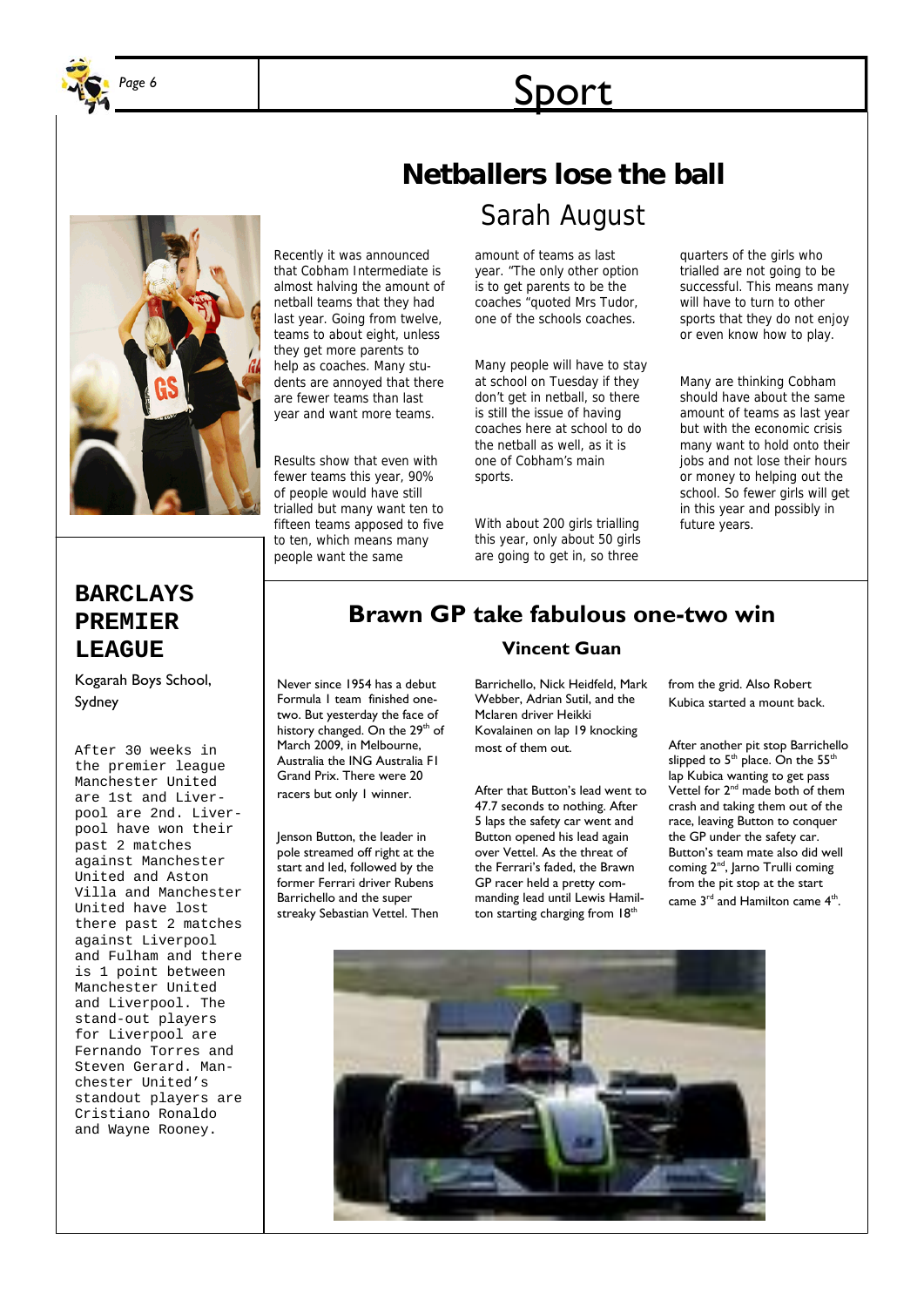

## **CHAMPS IN THE MAKING!**  By Camilla J, Abulele D and Sharna F.

Who doesn't want to win a medal in the Olympics! Young people like us are becoming more and more aware of how they can improve on their sporting skills. We interviewed Judith J, a registered sports dietitian in Cape Town, about the diet of young sports children around the world. It is important to know what to eat as a y o u n g a t h l e t e .

"My advice for a healthy breakfast is, add protein to your breakfast, such as Pronutro or egg on toast. Lots of energy drinks, water and snack bars are good to boost your energy before a match. After a match you should be active and rehydrate, within 30 minutes you should have a carbohydrate snack. If you injure yourself in a match you must stop playing and

check if the injury is severe. Call for ice. You should eat lots of fruits and salads to keep in shape. Always drink before you eat because it fills you up. Just eating the right food will not keep you healthy. You need to look after your mind as well as to keep a positive attitude towards everything and everyone. Also make sure you do the right cross training for your sports." Judith also quoted "Set your goals on something achievable."

These days children also have access to scientific information to improve sports, like Prof Tim Noakes of the Cape Town Sports Science Centre. He says that children should start training to be professional athletes only at 18, however, children need to learn the skills before that. "In skilled ball

sports you need to develop the brain controls from a very young age probably from the age of 3.

It seems that it is easier to learn these skills at a young age when the brain is still not cluttered with other information. But once the skills has been acquired (by completing about 10 000 hours of practice) it does not take much to retain that skill. Then the best players are those who have prolonged careers so that they are still playing when they peak at 27 – 30 years of age."

Some children might think that a magic pill will make them into better and faster athletes. However, Prof Noakes says that supplement is a waste of money. You need mental selfbelief to be successful. This cannot be purchased in a bottle. Also most children eat enough healthy food to not need supplements.

#### Soccer balls take over park

#### James McErlich

On the 22<sup>nd</sup> of February, 8<sup>th</sup> of March and the  $15<sup>th</sup>$  of March children from around Burnside went to Avonhead Park to have a go at getting in to a soccer team for Burnside. The testing was hard because there were so many people with so little time but because it was managed so well everyone was put into the right team.

At the moment not all of the kids know what team they got in because the coaches haven't contacted them yet, but the teams are set. A few parents

were asked the same question 'How did you think it went?' and they all answered the same "very organised". The organisers also worked at home with choosing the team which is a hard choice to make if two people have the same abilities.

There were tears, hugs and lots of determined faces on the field all throughout the games whether you got hit in the face or scored or just played hard. Ready kids came in sweaty tired faces came out." The hardest part was seeing everyone" said

the organisers. The long time from 10am to 12pm made it hard for the kids to concentrate and with both days being hot didn't make it any better.

Parents say that it is an opportunity for kids to have a go and get active and also it's a morning off and at least you know that your kids are having fun. It is great for kids and parents so trial out for soccer.



James Cook Boys High has emerged victorious in two recent<br>clashes played at played at home on the JC Oval. In the Uni Shield Rugby Competition played on the 17th of March, James Cook defeated Oatley in a very close game. After the first half James Cook was down by 10 points to 12 but some tremendous attacking play in the second half enabled the home side to storm away with the game, winning 28 points to 18.

The Buckley Shield clash against Belmore also proved a close thing but the good guys won that too.